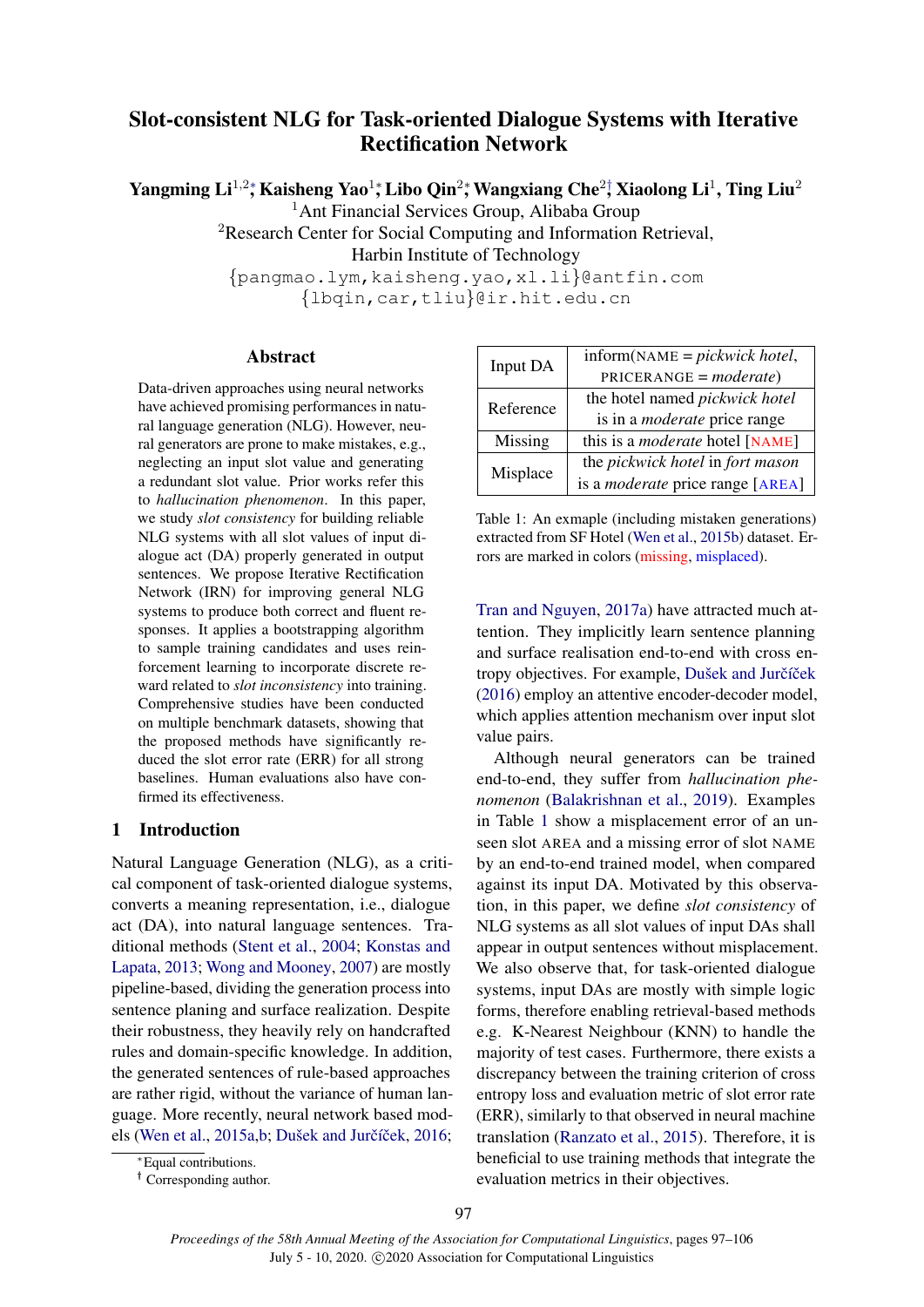In this paper, we propose Iterative Rectification Network (IRN) to improve *slot consistency* for general NLG systems. IRN consists of a pointer rewriter and an experience replay buffer. Pointer rewriter iteratively rectifies *slot-inconsistent* generations from KNN or data-driven NLG systems. Experience replay buffer of a fixed size collects candidates, which consist of mistaken cases, for training IRN. Leveraging the above observations, we further introduce a retrieval-based bootstrapping to sample *pseudo* mistaken cases as candidates for enriching the training data. To foster consistency between training objective and evaluation metrics, we use REINFORCE [\(Williams,](#page-9-3) [1992\)](#page-9-3) to incorporate *slot consistency* and other discrete rewards into training objectives.

Extensive experiments show that, the proposed model, KNN + IRN, significantly outperforms all previous strong approaches. When applying IRN to improve *slot consistency* of prior NLG baselines, we notice large reductions of their slot error rates. Finally, the effectiveness of the proposed methods are further confirmed using BLEU scores, case analysis and human evaluations.

### 2 Preliminary

#### 2.1 Delexicalization

Inputs to NLG are structured meaning representations, i.e., DA, which consists of an act type and a list of slot value pairs. Each slot value pair represents the type of information and its content while the act type control the style of sentence. To improve generalization capability of DA, delexical-ization technique [\(Wen et al.,](#page-9-1) [2015a](#page-9-1)[,b;](#page-9-2) Dušek and Jurčíček, [2016;](#page-8-2) [Tran and Nguyen,](#page-8-3) [2017a\)](#page-8-3) is widely used to replace all values in reference sentence by their corresponding slot in DA, creating pairs of delexicalized input DAs and output templates.

Hence the most important step in NLG is to generate templates correctly given an input DA. However, this step can introduce missing and misplaced slots, because of modeling errors or unaligned training data [\(Balakrishnan et al.,](#page-8-4) [2019;](#page-8-4) [Nie et al.,](#page-8-6) [2019;](#page-8-6) [Juraska et al.,](#page-8-7) [2018\)](#page-8-7). Lexicalization is followed after a template is generated, replacing slots in template with corresponding values in DA.

#### 2.2 Problem Statement

Formally, we denote a delexicalized input DA as a set  $\mathbf{x} = \{x_1, x_2, \dots, x_N\}$  that consists of an act type and some slots. Universal set S con-

tains all possible slots. The output template  $y =$  $[y_1, y_2, \cdots, y_M]$  from NLG systems  $f(\mathbf{x})$  is a sequence of tokens (words and slots).

We define a slot extraction function  $g$  as

$$
g(\mathbf{z}) = \{ t \mid t \in \mathbf{z}; t \in \mathbf{S} \}. \tag{1}
$$

where z consists of the DA x and elements of the template y.

A *slot-consistent* NLG system  $f(\mathbf{x})$  satisfies the following constraint:

$$
g(f(\mathbf{x})) = g(\mathbf{x}).\tag{2}
$$

To avoid trivial solutions, we require that  $f(\mathbf{x}) \neq$ x.

However, due to the *hallucination phenomenon*, it is possible to miss or misplace slot value in generated templates [\(Wen et al.,](#page-9-1) [2015a\)](#page-9-1), which is hard to avoid in neural-based approaches.

#### 2.3 KNN-based NLG System

A KNN-based NLG system  $f^{KNN}$  is composed of a distant function  $\rho$  and a template set Y =  $\{y_1, y_2, \cdots, y_Q\}$  which is collected from Q delexicalized sentences in training corpus.

Given input DA x, the distance is defined as

$$
\rho(\mathbf{x}, \mathbf{y}_i) = #({s | s = t; t \in \mathbf{y}_i; s \in \mathbf{x}}), (3)
$$

where function  $#$  computes the size of a set. During evaluation, system  $f^{KNN}$  first ranks the templates in set Y by distant function  $\rho$  and then selects the top  $k$  (beam size) templates.

#### 3 Architeture

Figure [1](#page-2-0) shows the architecture of Iterative Rectification Network. It consists of two components: a pointer rewriter to produce templates with improved performance metrics and an experience replay buffer to gather and sample training data.

The improvements on *slot consistency* are obtained via an iterative rewriting process. Assume, at iteration k, we have a template  $y^{(k)}$  that is not slot consistent with input DA, i.e.,  $g(\mathbf{y}^{(k)}) \neq g(\mathbf{x})$ . Then, a pointer rewriter iteratively rewrites it as

$$
\mathbf{y}^{(k+1)} = \phi^{\text{PR}}(\mathbf{x}, \mathbf{y}^{(k)}).
$$
 (4)

Above recursion ends once  $g(\mathbf{y}^{(k)}) = g(\mathbf{x})$  or a certain number of iterations is reached.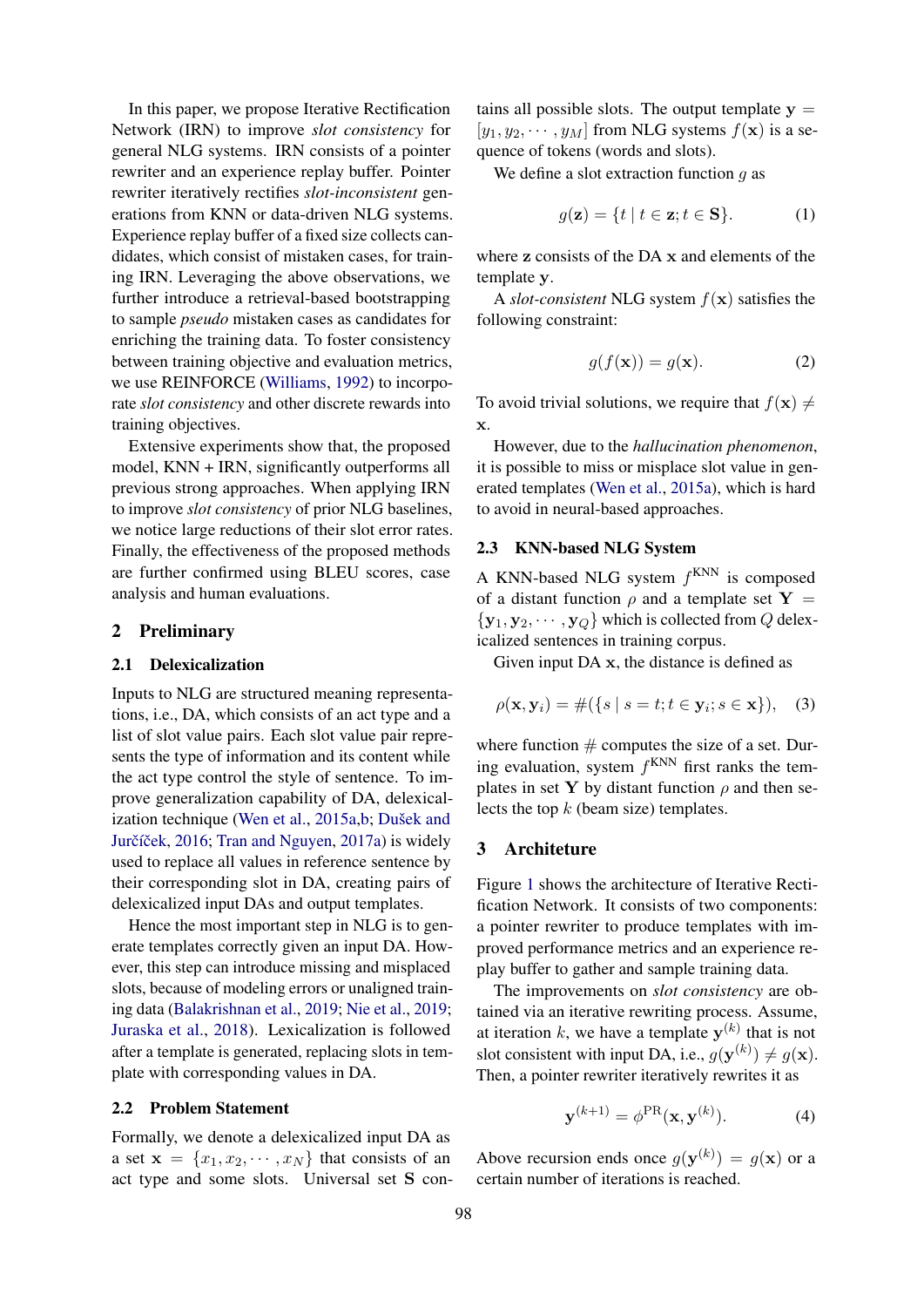<span id="page-2-0"></span>

Figure 1: IRN consists of two modules: an experience replay buffer and a pointer rewriter. The experience replay buffer collects mistaken cases from NLG baseline, template and IRN itself (the red dashed arrow) whereas the pointer network outputs templates with improved performance metrics. In each epoch of rectification, IRN obtains samples of cases for training from the buffer and trains a pointer rewriter with metrics such as *slot consistency* using a policy-based reinforcement learning technique. We omit some trivial connections for brevity.

### 3.1 Pointer Rewriter

The pointer rewriter  $\phi^{\text{PR}}$  is trained to iteratively correct the candidate  $y^{(k)}$  given a DA x. This correction operation is conducted time-recurrently. At each position  $j$  of rewriting a template, there is a state  $h_i$  to represent the past history of the pointer rewriter and an action  $a_i$  to take according to a policy  $\pi$ .

State We use an autoregressive model, in particular LSTM to compute state  $h_i$ , given its past state  $\mathbf{h}_{j-1}$ , input x and its past output  $y_{j-1}^{(k)}$  $j-1$ 

$$
\mathbf{h}_{j} = \phi^{\text{LSTM}}(\mathbf{h}_{j-1}, [\mathbf{x}; y_{j-1}^{(k)}; \mathbf{c}_{j}]), \qquad (5)
$$

where DA x is represented by one-hot representa-tion [\(Wen et al.,](#page-9-1) [2015a,](#page-9-1)[b\)](#page-9-2).  $c_i$  is a context representation over input template  $y^{(k)}$ , to be described in Eq.  $(6)$ . The operation  $\left[\cdot\right]$  means vector concatenation.

**Action** For position j in the output template  $y^{(k)}$ , its action  $a_i$  is in a space consisting of two categories: template copy,  $c(i)$ , to copy a token from the template  $y^{(k)}$  at i, and word and slot generation,  $w$ , to generate a word or a slot at the position. For a length- $M$  input template  $y^{(k)}$ , the action  $a_j$ is therefore in a set of  $\{w, c(1), \cdots, c(M)\}\)$ . The action sequence a for a length- $N$  output template is  $[a_1, \cdots, a_N]$ .

**Template Copy** The model  $\phi^{\text{PR}}$  for template copy uses attentive pointer to decide, for position  $j$ , what token to copy from the candidate  $y^{(k)}$ . Each token  $y_i^{(k)}$  $i_k^{(k)}$  in candidate  $y^{(k)}$  is represented using an embedding  $y_i^{(k)}$  $i^{(k)}$ . For position j in the output template, this model utilizes the above hidden state  $h_i$  and computes attentive weights to all of the tokens in  $y^{(k)}$ , with weight to token embedding  $\mathbf{y}_i^{(k)}$  $i^{(k)}$  as follows:

<span id="page-2-1"></span>
$$
\begin{cases}\n\phi^{\text{PR}}(\mathbf{h}_j, \mathbf{y}_i^{(k)}) = \mathbf{v}_a^T \sigma(\mathbf{W}_h * \mathbf{h}_j + \mathbf{W}_y * \mathbf{y}_i^{(k)}) \\
\mathbf{p}_{ij}^{\text{PR}} = \text{Softmax}(\phi^{\text{PR}}(\mathbf{h}_j, \mathbf{y}_i^{(k)})) \\
\mathbf{c}_j = \sum_{1 \le i \le M} \mathbf{p}_{ij}^{\text{PR}} \mathbf{y}_i\n\end{cases}
$$
\n(6)

where  $v_a$ ,  $W_b$ ,  $W_y$  are learnable parameters.

Word and Slot Generation Another candidate for position  $j$  is a word or a slot key from a predefined vocabulary. The action  $w$  computes a distribution of words and slot keys below

<span id="page-2-2"></span>
$$
\mathbf{p}_{j}^{\text{Vocab}} = \text{Softmax}(\mathbf{W}_{v} * \mathbf{h}_{j}), \quad (7)
$$

where this distribution is dependent on the state  $h_i$ and matrix  $\mathbf{W}_v$  is learnable.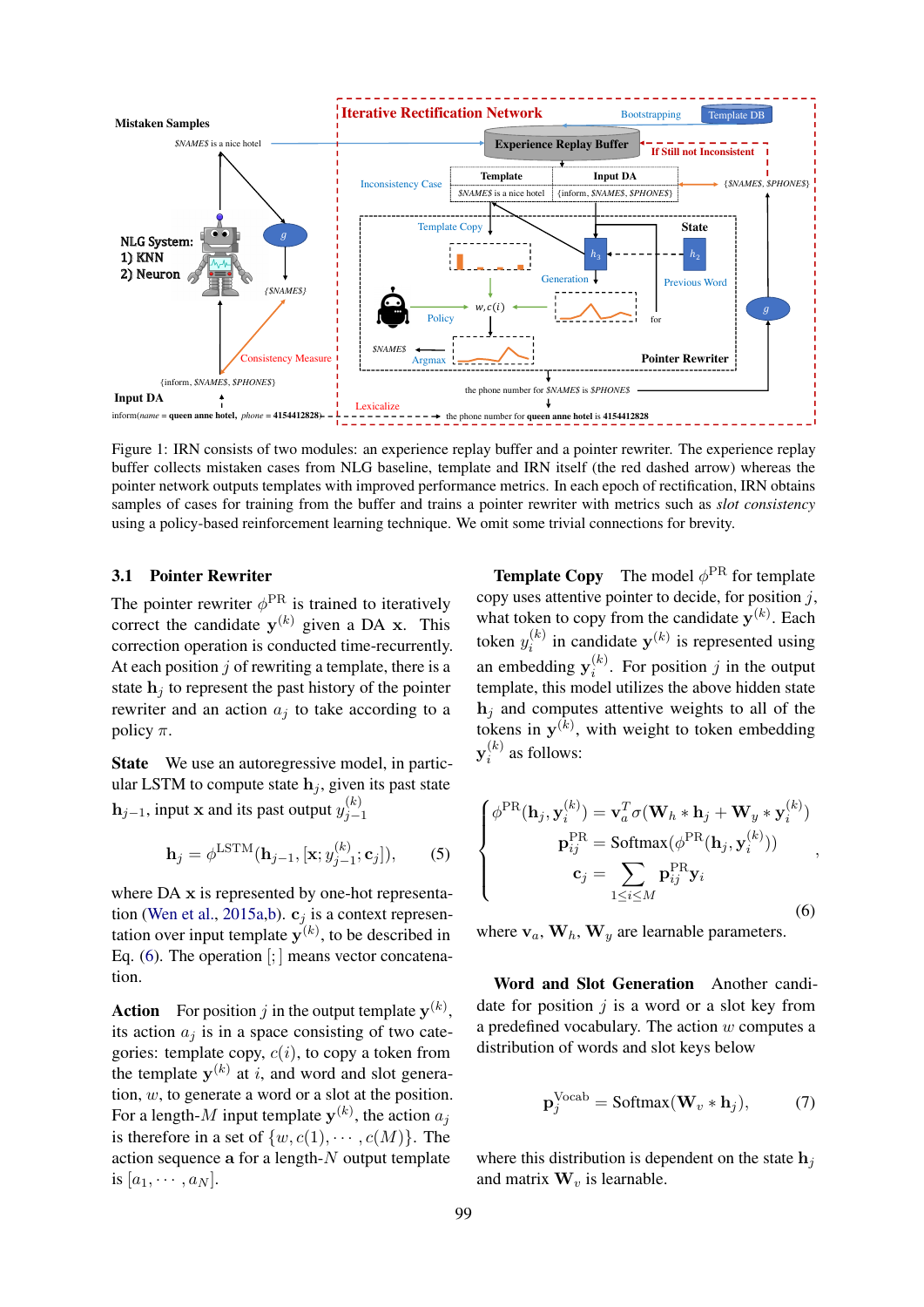<span id="page-3-0"></span>Algorithm 1: Interactive Data Aggregation Input: template-DB, T; baseline NLG system, b; pointer rewriter,  $\phi^{\rm PR}$ ; total epoch number,  $K$ ; candidate set size, U **Output:** ideal pointer rewriter,  $\phi^{\text{PR}}$ .  $1 B, C \leftarrow \{\}, \{\}$ 2 epoch  $\leftarrow 0$ 3 for  $x, z \in T$  do 4  $y \leftarrow b(\mathbf{x})$ 5 if  $g(\mathbf{z}) \neq g(\mathbf{y})$  then 6  $\begin{array}{|c|c|c|c|c|}\n\hline\n6 & C \leftarrow C + (\mathbf{x}, \mathbf{y}, \mathbf{z})\n\end{array}$  $7$  end <sup>8</sup> end 9 while  $epoch < K$  do 10  $\vert \Omega \leftarrow \text{Boostrapping}(T, U - |C|)$  $11 \quad B \leftarrow C + \Omega$ 12 Training  $(\phi^{\text{PR}}, B)$  $13 \mid C \leftarrow \{\}$ 14 for x, y,  $z \in B$  do 15  $\|\hat{\mathbf{y}} \leftarrow \phi^{\mathrm{PR}}(\mathbf{x}, \mathbf{y})$ 16 **if**  $g(y) \neq g(\hat{y})$  then  $17$   $\vert \cdot \vert \cdot \vert C \leftarrow C + (\mathbf{x}, \hat{\mathbf{y}}, \mathbf{z})$  $18$  end  $19$  end  $20 \mid epoch \leftarrow epoch + 1$ <sup>21</sup> end

Policy The probabilities for the above actions can be computed as follows

$$
\begin{cases}\n\pi(c(i)|\mathbf{h}_j) = \lambda_j * \mathbf{p}_j^{\text{PR}}(i) \\
\pi(w|\mathbf{h}_j) = (1 - \lambda_j) * \mathbf{p}_j^{\text{Vocab}}\n\end{cases}
$$
\n(8)

where  $\pi(c(i)|\mathbf{h}_i)$  is the probability of copying the *i*-th token from input template  $y^{(k)}$  to position j.  $\pi(w|\mathbf{h}_i)$  is the probability to use words or slot keys predicted from the distribution  $\mathbf{p}_j^{\text{Vocab}}$ in Eq. [\(7\)](#page-2-2). The weight  $\lambda_j$  is a real value between 0 and 1. It is computed from a Sigmoid operation as  $\lambda_i =$  Sigmoid( $\mathbf{v}_h * \mathbf{h}_i$ ). With the policy, the pointer rewriter does greedy search to decide whether copying or generating a token.

### <span id="page-3-2"></span>3.2 Experience Replay Buffer

The experience replay buffer aims at providing training samples for IRN. It has three sources of samples. The first is from off-the-shelf NLG systems. The second is from the pointer rewriter in the last iteration. Both of them are real mistaken

<span id="page-3-1"></span>Algorithm 2: Bootstrapping via Retrieval Input: template-DB, T; total sample number,  $V$ ; maximum tolerance (default 2),  $\epsilon$ . **Output:** pseudo sample set,  $\Omega$ .  $1 \Omega \leftarrow \{\}$ 2 while  $|\Omega| < V$  do  $\mathbf{3} \mid \mathbf{x}, \mathbf{z} \leftarrow \text{RandomSelect}(T)$  $4 \mid Z \leftarrow \{\}$ 5 for  $\hat{\mathbf{x}}, \hat{\mathbf{z}} \in T$  do 6 |  $p \leftarrow g(\mathbf{z})$ 7  $\vert \quad \vert \quad q \leftarrow g(\hat{\mathbf{z}})$ 8 if  $p \neq q \cap |p - q| < \epsilon$  then 9  $Z \leftarrow Z + (\mathbf{x}, \hat{\mathbf{z}}, \mathbf{z})$  $10$  end  $11$  end  $\Omega$   $\left\{ \Omega \leftarrow \Omega + \text{RandomSelect}(Z) \right\}$ <sup>13</sup> end

samples. They are stored in a case set  $C$  in the buffer. These samples are off-policy as the case set C can contain samples from many iterations before. The third source is sampled from a bootstrapping algorithm. They are stored in a set  $\Omega$ .

Iterative Data Aggregation The replay experiences should be progressive, reflecting improvements in the iterative training of IRN. Therefore, we design an iterative data aggregation algorithm in Algorithm [1.](#page-3-0) In the algorithm, the experience replay buffer  $B$  is defined as a fixed size set of  $B = C + \Omega$ . For a total epoch number of E, it randomly provides mistaken samples for training pointer rewriter  $\phi^{\text{PR}}$  at each epoch. Importantly, both content of C and  $\Omega$  are varying from each epoch. For  $C$ , it initially consists of real mistaken samples from the baseline system (line 3-th to line 8-th). Later on, it's gradually filled by the samples from the IRN (line 14-th to line 19-th). For  $\Omega$ , its samples reflect a general distribution of training samples from a template database  $T$  (line 10-th). Finally, the algorithm aggregates these two groups of mistaken samples (line 11-th) and use them to train the model  $\phi^{\rm PR}$  (line 12-th).

Bootstrapping via Retrieval Relying solely on the real mistaken samples exposes the system to data scarcity problem. It is easy to observe that real samples are heavily biased towards certain slots, and the number of real mistaken samples can be small. To address this problem, we introduce a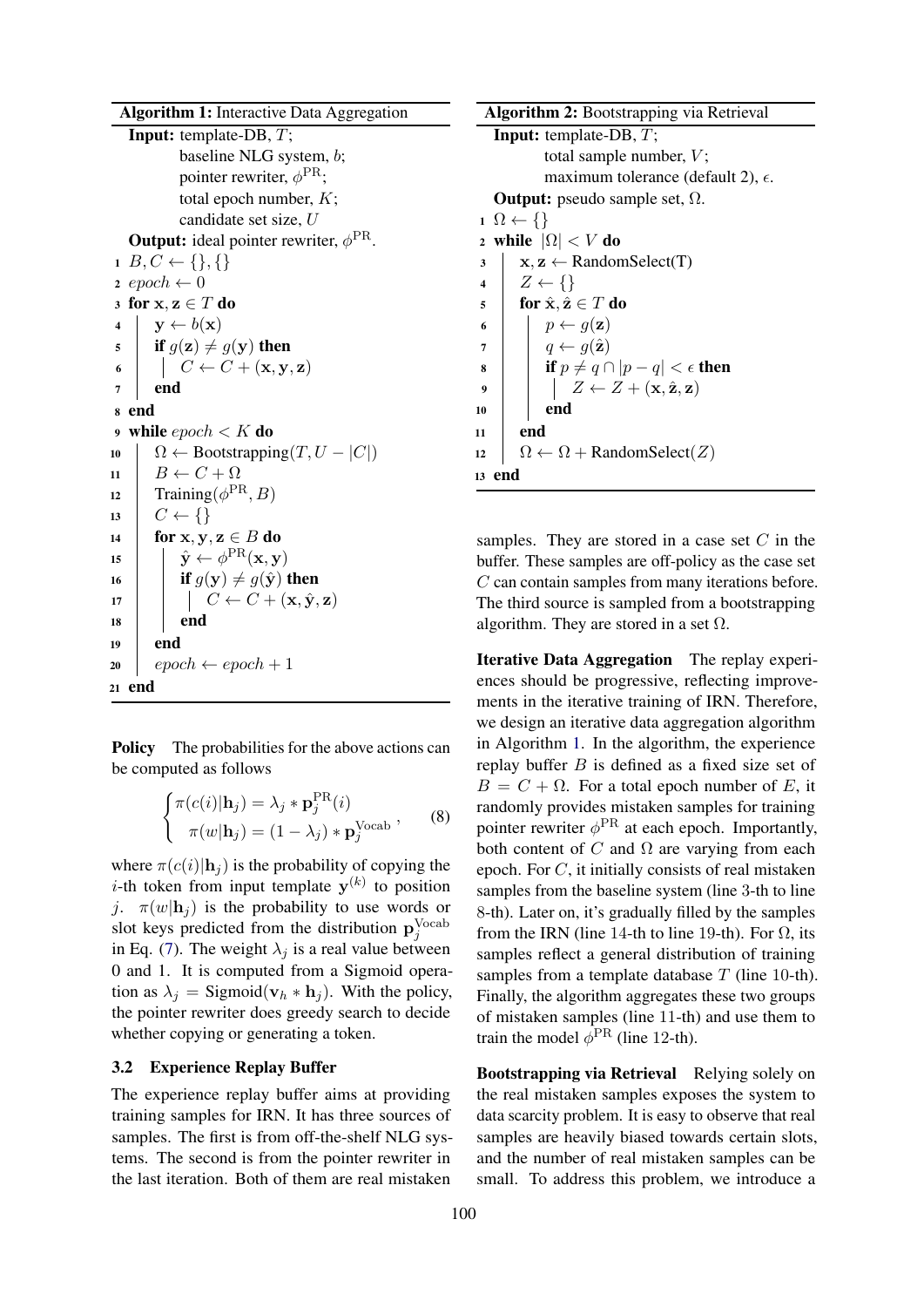<span id="page-4-0"></span>

Figure 2: Correcting a candidate given a reference template.  $d^c$ ,  $d^l$ , and  $d^{\pi}$  are inferred by simple rules.

bootstrapping algorithm, described in Algorithm [2.](#page-3-1) It uses a template database  $T$ , built from delexicalized NLG training corpus and organized by pairs of DA and reference template  $(x, z)$ .

At each turn of the algorithm, it first randomly samples (line 3-th) a pair  $(x, z)$ , from training template data base of T. Then for every pair  $(\hat{\mathbf{x}}, \hat{\mathbf{z}})$  in T, it measures if the pair  $(\hat{\mathbf{x}}, \hat{\mathbf{z}})$  is *slot-inconsistent* with respect to  $(x, z)$ , and adds the pair that is within a certain distance  $\epsilon$  (a hyper parameter) to a set Z (line 5-th to 11-th).  $\epsilon$  is usually set to a small number so that the selected samples are close enough to  $(x, z)$ . In practice, we set it to 2. Finally, it does a random sampling (line 12-th) on Z and insert its return into the output set  $\Omega$ . Such bootstrapping process stops when the number of generated samples reaches a certain limit K.

These samples, which we refer them as pseudo samples in the following, represent a wider coverage of training samples than the real mistaken samples. Because they are sampled from general distribution of the templates, some of semantics are not seen in the real mistaken cases. We will demonstrate through experiments that it effectively addresses data scarcity problem.

# <span id="page-4-1"></span>4 Training with Supervised Learning and Distant Supervision

One key idea behind the proposed IRN model is to conduct distant supervision on the actions of template copy and generation. We diagram its motivation in Figure [2.](#page-4-0) During training, only candidate y and its reference z are given. The exact actions that convert template y to z have to be inferred from the two templates. Here we use simple rules for the inference. Firstly, the rules check if reference token  $z_j$  exists in the candidate y. The output is a label  $d^c$  consisting of 1s and 0s, representing whether tokens in the reference template are existent/absent in the candidate. Secondly, the rules locate the original position  $d_j^l$  in the candidate for each token j in the reference template if  $d^c = 1$  and use -1 for  $d^c = 0$ . Finally, the action label  $d^{\pi}$  for policy is inferred, with w for  $d_j^l = -1$  and  $c(i)$  for  $d_j^l = i$ .

We may use the extracted tags to do supervised learning. The loss to be minimized is as follows

<span id="page-4-2"></span>
$$
J^{\text{SL}} = -\sum_{j=1}^{L} \log \pi(d_j^{\pi} | \mathbf{h}_j), \tag{9}
$$

where L is the length of ground truth.  $\pi(d_j^{\pi}|\mathbf{h}_j)$ computes the likelihood of action  $d_j^{\pi}$  at position j given state  $h_i$ .

However, there are following issues when attempting to utilize the labels produced by distant supervision for training. Firstly, the importance of every token in candidate is different. For example, noun phrase (colored in blue) is critical and should be copied. Function words (colored in red) is of little relevance and can be generated by IRN itself. However, distant supervision treats them the same. Secondly, rule-based matching may cause semantic ambiguity (dashed line colored in black). Lastly, the training criterion of cross entropy is not directly relevant to the evaluation metric using slot error rate. To address these issues, we use reinforcement learning to obtain the optimal actions.

# 5 Training with Policy-based Reinforcement Learning

In this section, we describe another method to train IRN. We apply policy gradient [\(Williams,](#page-9-3) [1992\)](#page-9-3) to optimize models with discrete rewards.

#### <span id="page-4-3"></span>5.1 Rewards

Slot Consistency This reward is related to the correctness of output templates. Given the set of slot-value pairs  $g(y)$  from the output template generated by IRN and the set of slot-value pairs  $g(\mathbf{x})$ extracted from input DA, the reward is zero when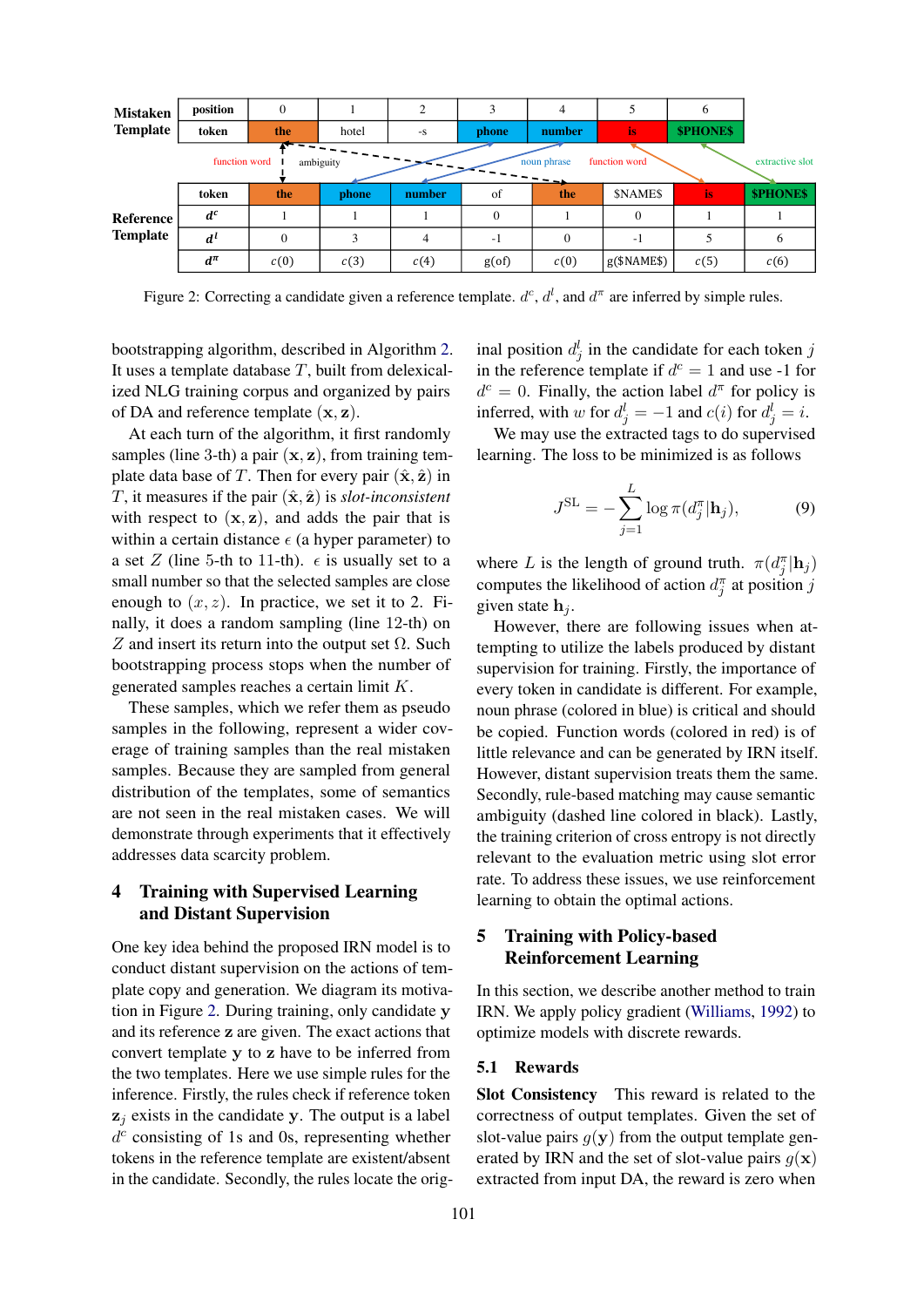<span id="page-5-3"></span>

| Model                           | <b>SF</b> Restaurant |            | SF Hotel    |                                                                           | Laptop |     | Television |     |
|---------------------------------|----------------------|------------|-------------|---------------------------------------------------------------------------|--------|-----|------------|-----|
|                                 | <b>BLEU</b>          | <b>ERR</b> | <b>BLEU</b> | ERR                                                                       | ' BLEU | ERR | BLEU       | ERR |
| HLSTM (Wen et al., 2015a)       |                      |            |             | $0.747$ $0.74\%$ $0.850$ $2.67\%$ $0.513$ $1.10\%$ $0.525$ $2.50\%$       |        |     |            |     |
| SCLSTM (Wen et al., 2015b)      |                      |            |             | $0.753$ $0.38\%$ $0.848$ $3.07\%$ $0.512$ $0.79\%$ $0.527$ $2.31\%$       |        |     |            |     |
| TGen (Dušek and Jurčíček, 2016) |                      |            |             | $0.751$ $0.84\%$ $0.853$ $4.14\%$ $0.515$ $0.87\%$ $0.521$ $2.32\%$       |        |     |            |     |
| ARoA (Tran and Nguyen, 2017b)   |                      |            |             | $0.776$ $0.30\%$   $0.892$ $1.13\%$   $0.522$ $0.50\%$   $0.539$ $0.60\%$ |        |     |            |     |
| RALSTM (Tran and Nguyen, 2017a) |                      |            |             | $0.779$ $0.16\%$ $0.898$ $0.43\%$ $0.525$ $0.42\%$ $0.541$ $0.63\%$       |        |     |            |     |
| $IRN (+ KNN)$                   |                      |            |             | $0.807$ $0.11\%$ 0.911 $0.32\%$ 0.537 $0.29\%$ 0.559 $0.35\%$             |        |     |            |     |

Table 2: Experiment results on four datasets for all baselines and our model. Meanwhile, the improvements over all prior methods are statistically significant with  $p < 0.01$  under t-test.

they are equal; otherwise, it is negative with value set to the cardinality of the difference between the two sets as follows

<span id="page-5-0"></span>
$$
r^{\text{SC}} = -|g(\mathbf{y}) - g(\mathbf{x})|.
$$
 (10)

Language Fluency This reward is related to the naturalness of the realized surface form from a response generation method. Following [\(Wen et al.,](#page-9-1) [2015a,](#page-9-1)[b\)](#page-9-2), we first train a backward language model on the reference texts from training data. Then, the perplexity (PPL) of the surface form after lexicalization of the output template  $\hat{y}$  is measured using the language model. This PPL is used for the reward for language fluency as follows:

$$
r^{\text{LM}} = -\text{PPL}(\mathbf{y}).\tag{11}
$$

Distant Supervision We also measure the reward from using distant supervision in Section [4.](#page-4-1) For a length- $N$  reference template, the reward is given as follows:

<span id="page-5-2"></span>
$$
r^{\text{DS}} = -\sum_{j=1}^{L} \log \pi(d_j^{\pi} | \mathbf{h}_j), \quad (12)
$$

where  $d_j^{\pi}$  is the inferred action label.

The final reward for action a is a weighted sum of the rewards discussed above:

$$
r(\mathbf{a}) = \gamma^{\text{SC}} r^{\text{SC}} + \gamma^{\text{LM}} r^{\text{LM}} + \gamma^{\text{DS}} r^{\text{DS}} \tag{13}
$$

where  $\gamma^{\rm SC} + \gamma^{\rm LM} + \gamma^{\rm DS} = 1$ . We set them to equal value in this work. A reward is observed after the last token of the utterance is generated.

### 5.2 Policy Gradient

We utilize supervised learning in Eq.  $(9)$  to initialize our model with the labels extracted from distant supervision. After its convergence, we continuously tune the model using policy gradient described in this section. The policy model in  $\phi^{\text{PR}}$ 

itself generates a sequence of actions a, that are not necessarily the same as  $d^{\pi}$ , and this produces an output template y to compute slot consistency reward in Eq. [\(10\)](#page-5-0) and language fluency reward in Eq. [\(11\)](#page-5-1). With these rewards, the final reward is computed in [\(13\)](#page-5-2). The gradient to back propagate is estimated using REINFORCE as

$$
\nabla J^{\text{RL}}(\theta) = (r(\mathbf{a}) - b) * \sum_{j=1}^{N} \nabla \log \pi(a_j | \mathbf{h}_j),
$$
\n(14)

<span id="page-5-1"></span>where  $\theta$  denotes model parameters.  $r(a) - b$ is the advantage function per REINFORCE. b is a baseline. Through experiments, we find that  $b = BLEU(y, z)$  performs better [\(Weaver and Tao,](#page-8-9) [2001\)](#page-8-9) than tricks such as simple averaging of the likelihood  $\frac{1}{N} \sum_{j=1}^{N} \log \pi(a_j | \mathbf{h}_j)$ .

#### 6 Experiments

#### 6.1 Experiment Setup

We assess the model performances on four NLG datasets of different domains. The SF Hotel and SF Restaurant benchmarks are collected in [\(Wen](#page-9-1) [et al.,](#page-9-1) [2015a\)](#page-9-1) while Laptop and TV benchmarks are released by [\(Wen et al.,](#page-9-4) [2016\)](#page-9-4). Each dataset is evaluated with five strong baseline methods, including HLSTM [\(Wen et al.,](#page-9-1) [2015a\)](#page-9-1), SC-LSTM [\(Wen](#page-9-2) [et al.,](#page-9-2)  $2015b$ ), TGen (Dušek and Jurčíček,  $2016$ ), ARoA [\(Tran and Nguyen,](#page-8-8) [2017b\)](#page-8-8) and RALSTM [\(Tran and Nguyen,](#page-8-3) [2017a\)](#page-8-3). Following these prior works, the evaluation metrics consist of BLEU and slot error rate (ERR), which is computed as

$$
ERR = \frac{p+q}{N},\tag{15}
$$

where  $N$  is the total number of slots in the DA, and  $p, q$  is the number of missing and redundant slots in the generated template, respectively.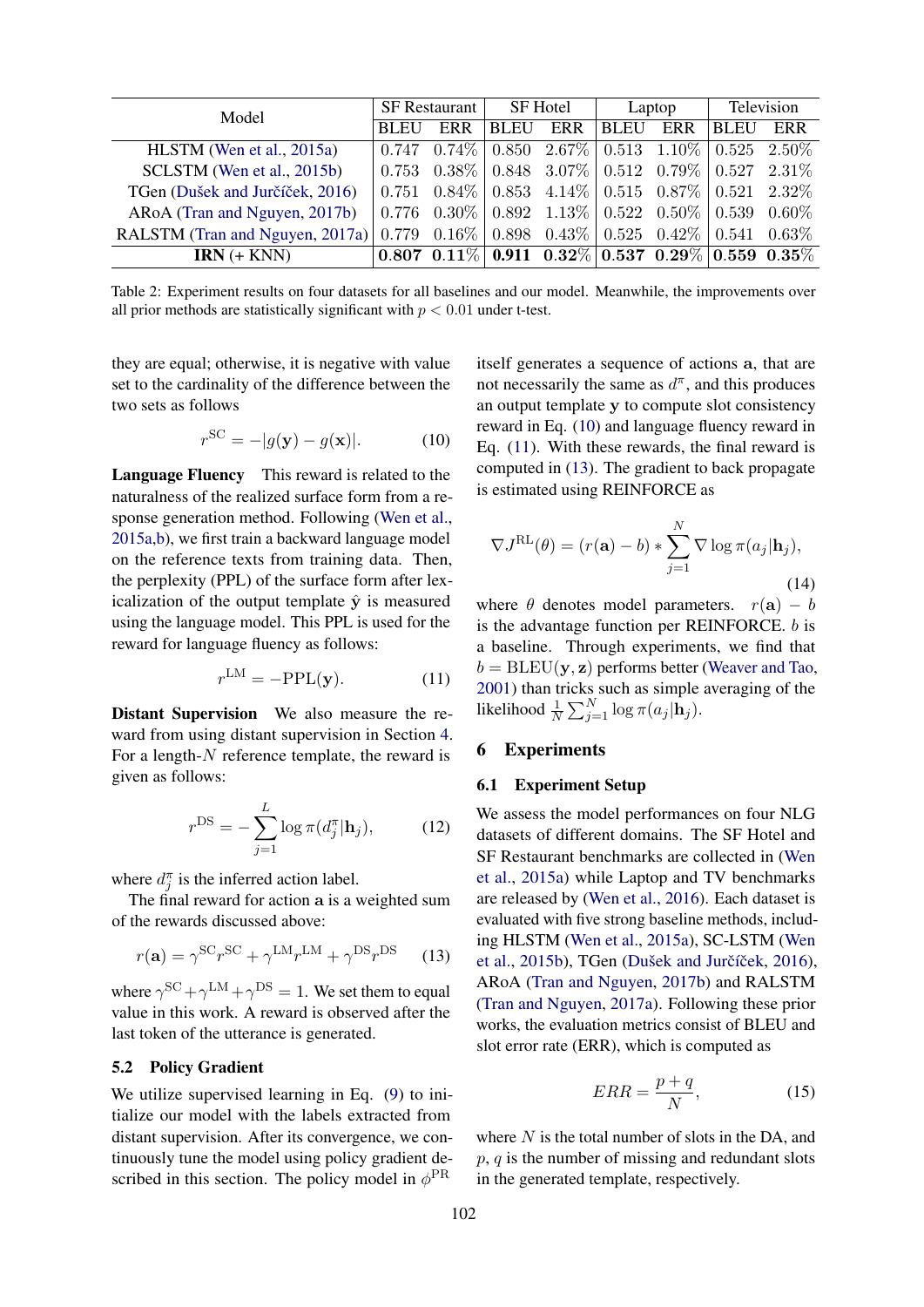<span id="page-6-2"></span>

| Model                                   |                  | <b>SF</b> Restaurant  | <b>Television</b> |                       |
|-----------------------------------------|------------------|-----------------------|-------------------|-----------------------|
|                                         | <b>BLEU</b>      | ERR                   | <b>BLEU</b>       | ERR                   |
| HLSTM (Wen et al., 2015a) w/ <b>IRN</b> | $0.060 \uparrow$ | $0.66\% \downarrow$   | $0.040 \uparrow$  | $2.29\% \downarrow$   |
| TGen (Dušek and Jurčíček, 2016) w/ IRN  | $0.002 \uparrow$ | $0.73\%$ $\downarrow$ | $0.005 \uparrow$  | $1.99\%$ $\downarrow$ |
| RALSTM (Tran and Nguyen, 2017a) w/ IRN  | $0.007$ ↑        | $0.11\% \downarrow$   | $0.004 \uparrow$  | $0.36\% \downarrow$   |

Table 3: The up and down arrows emphasize the absolutely improved performances contributed by IRN.

<span id="page-6-3"></span>

| Method                     | Laptop      |            |  |  |
|----------------------------|-------------|------------|--|--|
|                            | <b>BLEU</b> | <b>SER</b> |  |  |
| $IRN (+KNN)$               | 0.537       | $0.29\%$   |  |  |
| w/o IRN                    | 0.414       | 0.88%      |  |  |
| w/o reward $r^{\text{SC}}$ | 0.526       | 0.75%      |  |  |
| w/o reward $r^{\text{DS}}$ | 0.527       | $0.66\%$   |  |  |
| w/o reward $r^{\text{LM}}$ | 0.529       | $0.49\%$   |  |  |
| w/o baseline <i>BLEU</i>   | 0.531       | 0.37%      |  |  |
| w/o Aggregation            | 0.515       | 0.48%      |  |  |
| w/o Bootstrapping          | 0.464       | 0.83%      |  |  |

Table 4: Ablation study of rewards (upper part) and training data algorithms (lower part).

We follow all baseline performances reported in [\(Tran and Nguyen,](#page-8-8) [2017b\)](#page-8-8) and use open source toolkits,  $RNNLG<sup>1</sup>$  $RNNLG<sup>1</sup>$  $RNNLG<sup>1</sup>$  and Tgen<sup>[2](#page-6-1)</sup> to build NLG systems, HLSTM, SCLSTM and TGen. We reimplement the baselines ARoA and RALSTM since their source codes are not available.

### 6.2 Main Results

We first compare our model, i.e., IRN + KNN with all those strong baselines metioned above. Figure [2](#page-5-3) shows that the proposed model significantly outperforms previous baselines on both BLEU score and ERR. Compared with current state-of-the-art model, RALSTM, it achieves reductions of 1.45, 1.38, 1.45 and 1.80 times for SF Restaurant, SF Hotel, Laptop, and Television datasets, respectively. Furthermore, it improves 3.59%, 1.45%, 2.29% and 3.33% of BLEU scores on these datasets, respectively. This improvements of BLEU score can be contributed from language fluency reward  $r^{\text{LM}}$ .

To verify whether IRN helps improve *slot consistency* of general NLG models, we further equip strong baselines, including HLSTM, TGen and RALSTM, with IRN. We evaluate their performances on SF Restaurant and Television datasets. As shown in Table [3,](#page-6-2) the methods consistently reduce ERRs and also improve BLEU scores for all

<span id="page-6-4"></span>

| Model          | Television  |         |  |  |
|----------------|-------------|---------|--|--|
|                | Informative | Natural |  |  |
| TGen           | 4.49        | 3.41    |  |  |
| $TGen + IRN$   | 4.72        | 3.52    |  |  |
| <b>RALSTM</b>  | 4.63        | 4.01    |  |  |
| $RALSTM + IRN$ | 4.86        | 4.07    |  |  |

Table 5: Real user trial for generation quality evaluation on both informativeness and naturalness.

baselines on both datasets.

In conclusion, our model, IRN (+ KNN), not only has achieved the state-of-the-art performances but also can contribute to improvements of *slot consistency* for general NLG systems.

#### 6.3 Ablation Study

We perform a set of ablation experiments on the SCLSTM+IRN models on Laptop dataset to understand the relative contribution of data aggregation algorithms in Sec. [3.2](#page-3-2) and rewards in Sec. [5.1.](#page-4-3)

### 6.3.1 Effect of Reward Designs

The results in Table [4](#page-6-3) show that removal of *slot con*sistency reward  $r^{\rm SC}$  or distant supervision reward  $r^{\text{DS}}$  from advantage function dramatically degrades SER performance. Language fluency related information from baseline  $BLEU$  and reward  $r^{\text{LM}}$  also have positive impact on BLEU and SER, though they are smaller than using  $r^{\text{SC}}$  or  $r^{\text{DS}}$ .

#### 6.3.2 Effect of Data Algorithms

Using only candidates from baselines degrades performance to approximately that of the baseline SCLSTM. This shows that incorporating candidates from IRN is important. The model without bootstrapping, even including candidates from IRN, has worse performance than SCLSTM in Table [3.](#page-6-2) This shows that bootstrapping to include generic samples from templates database is critical.

#### 6.4 Human Evaluation

We evaluate IRN and some strong baselines on TV dataset. Given an input DAs, we ask human eval-

<span id="page-6-0"></span><sup>1</sup> [https://github.com/shawnwun/RNNLG.](https://github.com/shawnwun/RNNLG)

<span id="page-6-1"></span><sup>&</sup>lt;sup>2</sup>[https://github.com/UFAL-DSG/tgen.](https://github.com/UFAL-DSG/tgen)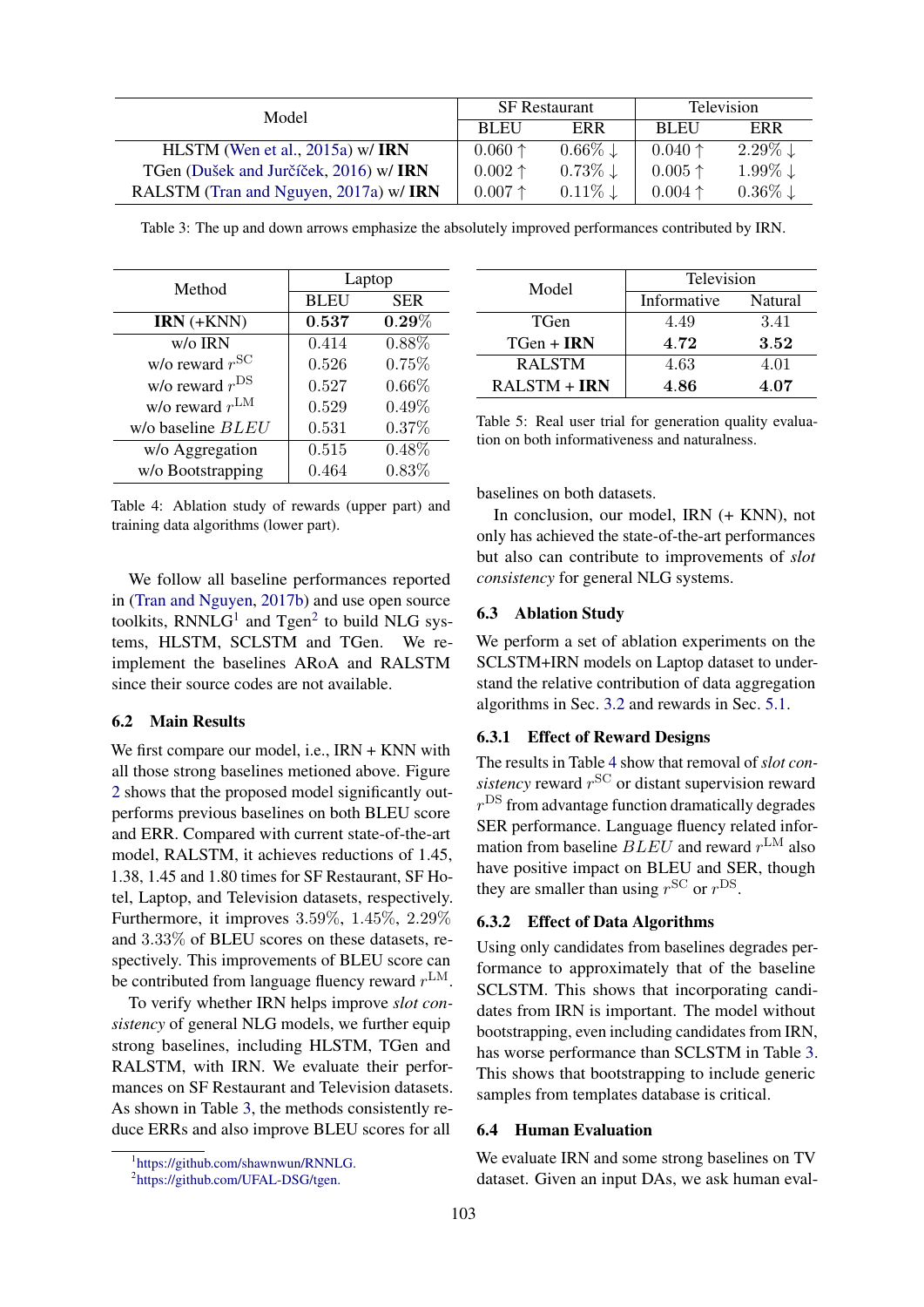<span id="page-7-0"></span>

| Input DA            | recommend( $NAME = crios$ 93, $FAMILY = 11$ , $AUDIO = nicam stereo$ , $SIZE = large$ )      |
|---------------------|----------------------------------------------------------------------------------------------|
| Reference Text      | the large crios 93 television in the 11 family features nicam stereo                         |
| Mistaken Generation | the \$NAME\$ is in \$FAMILY\$ with \$SIZE\$ screen and cost about \$PRICE\$ [AUDIO, PRICE]   |
| 1-st IRN Revision   | the \$NAME\$ is a nice television in \$FAMILY\$ with a \$SIZE\$ screen [AUDIO]               |
| 2-st IRN Revision   | the \$NAME\$ is very nice in \$FAMILY\$ with a \$SIZE\$ screen size [AUDIO]                  |
| 3-st IRN Revision   | the \$NAME\$ is very nice in the \$FAMILY\$ family with a \$SIZE\$ screen size and \$AUDIO\$ |
| Lexicalized Form    | the crios 93 is very nice in the 11 family with a large screen size and nicam stereo         |
|                     |                                                                                              |

Table 6: A DA from Television dataset and a candidate from HLSTM on the DA. The output template from each iteration of IRN. Slot errors are marked in colors (missing, misplaced).

uator to score generated surface realizations from our model and other baselines in terms of informativeness and naturalness. Here informativeness measures whether output utterance contains all the information specified in the DA without insertion of extra slots or missing an input slot. The naturalness is defined as whether it mimics a response from a human (both ratings are out of 5).

Table [5](#page-6-4) shows that RALSTM + IRN outperforms RALSTM notably in informativeness relatively by 4.97%, from 4.63 to 4.86. In terms of naturalness, the improvement is from 4.01 to 4.07, relative by 1.50%. Meanwhile, IRN helps to improve the performances of TGen by 5.12% on informativeness and 3.23% on naturalness.

These subjective assessments are consistent to the observations in Table [3,](#page-6-2) which both have verified the effectiveness of proposed method.

### 6.5 Case Study

Table [6](#page-7-0) presents a sample on TV dataset and shows a progress made by IRN. Given an input DA, the baseline HLSTM outputs in the third row a template that misses slot \$AUDIO\$ but inserts slot \$PRICE\$. The output template from the first iteration of IRN has a removal of the inserted \$PRICE\$ slot. The second iteration has improved language fluency but no progress in slot-inconsistency. The third iteration achieves slot consistency, after which a natural language, though slightly different from the reference text, is generated via lexicalization.

# 7 Related Work

Conventional approaches for solving NLG task are mostly pipeline-based, dividing it into sentence planning and surface realisation [\(Dethlefs et al.,](#page-8-10) [2013;](#page-8-10) [Stent et al.,](#page-8-0) [2004;](#page-8-0) [Walker et al.,](#page-8-11) [2002\)](#page-8-11). [Oh](#page-8-12) [and Rudnicky](#page-8-12) [\(2000\)](#page-8-12) introduce a class-based ngram language model and a rule-based reranker. [Ratnaparkhi](#page-8-13) [\(2002\)](#page-8-13) address the limitations of ngram language models by using more sophisticated syntactic dependency trees. [Mairesse and Young](#page-8-14) [\(2014\)](#page-8-14) employ a phrase-based generator that learn from a semantically aligned corpus. Despite their robustness, these models are costly to create and maintain as they heavily rely on handcrafted rules.

Recent works [\(Wen et al.,](#page-9-2) [2015b;](#page-9-2) Dušek and Jurčíček, [2016;](#page-8-2) [Tran and Nguyen,](#page-8-3) [2017a\)](#page-8-3) build data-driven models based on end-to-end learning. [Wen et al.](#page-9-1) [\(2015a\)](#page-9-1) combine two recurrent neural network (RNN) based models with a CNN reranker to generate required utterances. [Wen et al.](#page-9-2) [\(2015b\)](#page-9-2) introduce a novel SC-LSTM with an additional reading cell to jointly learn gating mechanism and language model. Dušek and Jurčíček [\(2016\)](#page-8-2) present an attentive neural generator to apply attention mechanism over input DA. [Tran and Nguyen](#page-8-8) [\(2017b](#page-8-8)[,a\)](#page-8-3) employ a refiner component to select and aggregate the semantic elements produced by the encoder. More recently, domain adaptation [\(Wen](#page-9-4) [et al.,](#page-9-4) [2016\)](#page-9-4) and unsupervised learning [\(Bahuleyan](#page-8-15) [et al.,](#page-8-15) [2018\)](#page-8-15) for NLG also receive much attention.

We are also inspired by the post-edit paradigm [\(Xia et al.,](#page-9-5) [2017\)](#page-9-5), which uses a second-pass decoder to improve the translation quality.

A recent method in [\(Wu et al.,](#page-9-6) [2019\)](#page-9-6) defines an auxiliary loss that checks if the object words exist in the expected system response of a task-oriented dialogue system. It would be interesting to apply this auxiliary loss in the proposed method. On the other hand, the REINFORCE [\(Williams,](#page-9-3) [1992\)](#page-9-3) algorithm applied in this paper is more general than [\(Wu et al.,](#page-9-6) [2019\)](#page-9-6) to incorporate other metrics, such as BLEU.

Nevertheless, end-to-end neural-based generators suffer from hallucination problem and are hard to avoid generating *slot-inconsistent* utterance [\(Bal](#page-8-4)[akrishnan et al.,](#page-8-4) [2019\)](#page-8-4). [Balakrishnan et al.](#page-8-4) [\(2019\)](#page-8-4) attempts to alleviate this issue by employing a treestructured meaning representation and constrained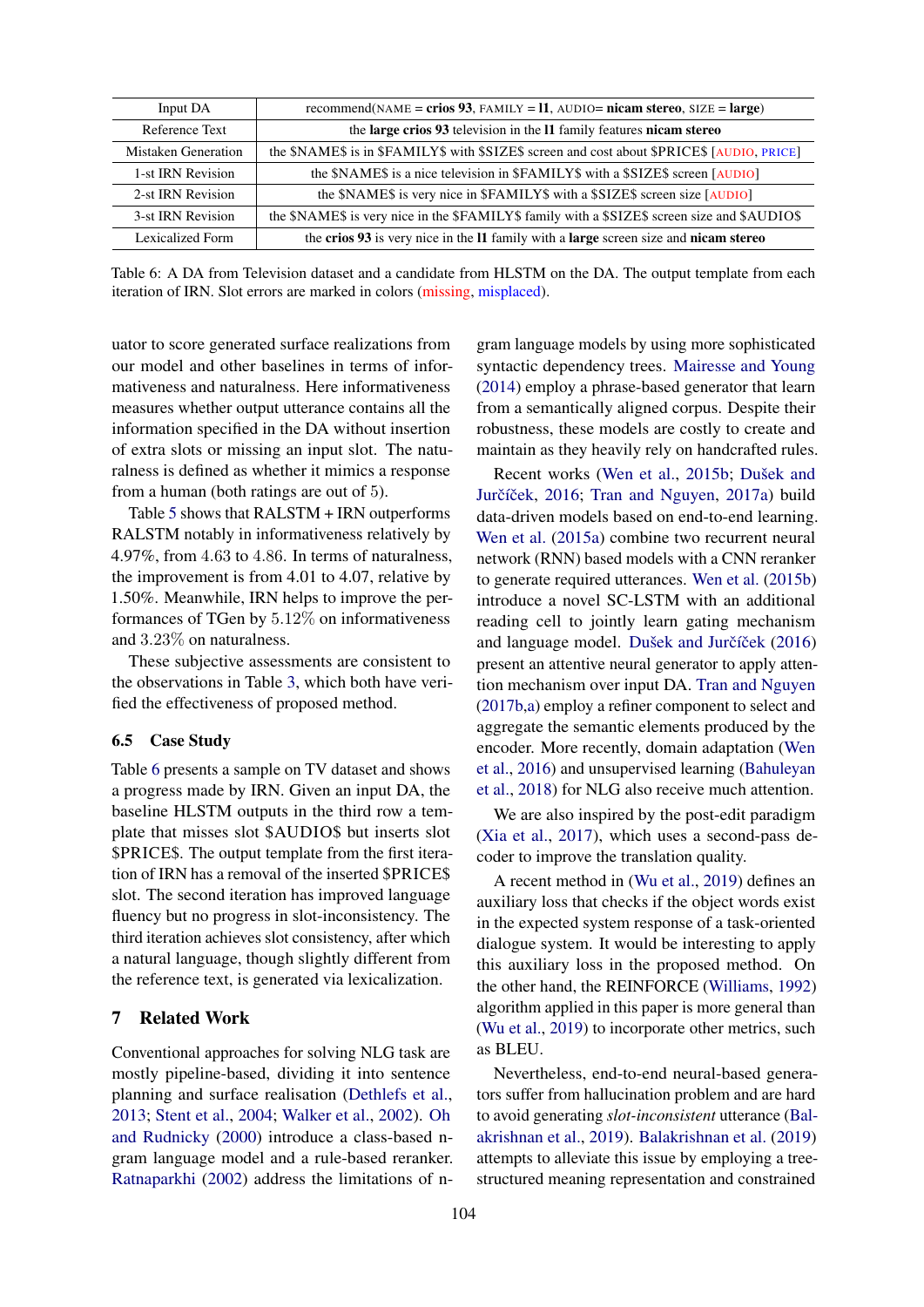decoding technique. However, the tree-shaped structure requires additional human annotation.

### 8 Conclusion

We have proposed Iterative Rectification Network (IRN) to improve *slot consistency* of general NLG systems. In this method, a retrieval-based bootstrapping is introduced to sample pseudo mistaken cases from training corpus to enrich the original training data. We also employ policy-based reinforcement learning to enable training the models with discrete rewards that are consistent to evaluation metrics. Extensive experiments show that the proposed model significantly outperforms previous methods. These improvements include both of correctness measured with slot error rates and naturalness measured with BLEU scores. Human evaluation and case study also confirm the effectiveness of the proposed method.

### Acknowledgement

This work was supported by the National Natural Science Foundation of China (NSFC) via grant 61976072, 61632011 and 61772153. This work was done while the first author did internship at Ant Financial. We thank anonymous reviewers for valuable suggestions.

### References

- <span id="page-8-15"></span>Hareesh Bahuleyan, Lili Mou, Kartik Vamaraju, Hao Zhou, and Olga Vechtomova. 2018. Probabilistic natural language generation with wasserstein autoencoders. *arXiv preprint arXiv:1806.08462*.
- <span id="page-8-4"></span>Anusha Balakrishnan, Jinfeng Rao, Kartikeya Upasani, Michael White, and Rajen Subba. 2019. Constrained decoding for neural NLG from compositional representations in task-oriented dialogue. In *Proceedings of the 57th Annual Meeting of the Association for Computational Linguistics*. To appear.
- <span id="page-8-10"></span>Nina Dethlefs, Helen Hastie, Heriberto Cuayahuitl, and ´ Oliver Lemon. 2013. [Conditional random fields for](https://www.aclweb.org/anthology/P13-1123) [responsive surface realisation using global features.](https://www.aclweb.org/anthology/P13-1123) In *Proceedings of the 51st Annual Meeting of the Association for Computational Linguistics (Volume 1: Long Papers)*, pages 1254–1263, Sofia, Bulgaria. Association for Computational Linguistics.
- <span id="page-8-2"></span>Ondřej Dušek and Filip Jurčíček. 2016. Sequenceto-sequence generation for spoken dialogue via deep syntax trees and strings. *arXiv preprint arXiv:1606.05491*.
- <span id="page-8-7"></span>Juraj Juraska, Panagiotis Karagiannis, Kevin K. Bowden, and Marilyn A. Walker. 2018. A deep ensemble model with slot alignment for sequence-tosequence natural language generation. In *Proceedings of NAACL-HLT*, pages 152–162.
- <span id="page-8-1"></span>Ioannis Konstas and Mirella Lapata. 2013. A global model for concept-to-text generation. *Journal of Artificial Intelligence Research*, 48:305–346.
- <span id="page-8-14"></span>François Mairesse and Steve Young. 2014. Stochastic language generation in dialogue using factored language models. *Computational Linguistics*, 40(4):763–799.
- <span id="page-8-6"></span>Feng Nie, Jin-Ge Yao, Jinpeng Wang, Rong Pan1, and Chin-Yew Lin. 2019. A simple recipe towards reducing hallucination in neural surface realisation. In *Proceedings of the 57nd Annual Meeting of the Association for Computational Linguistics (ACL-19)*, page 2673–2679, Florence, Italy.
- <span id="page-8-12"></span>Alice H Oh and Alexander I Rudnicky. 2000. Stochastic language generation for spoken dialogue systems. In *ANLP-NAACL 2000 Workshop: Conversational Systems*.
- <span id="page-8-5"></span>Marc'Aurelio Ranzato, Sumit Chopra, Michael Auli, and Wojciech Zaremba. 2015. Sequence level training with recurrent neural networks. *arXiv preprint arXiv:1511.06732*.
- <span id="page-8-13"></span>Adwait Ratnaparkhi. 2002. Trainable approaches to surface natural language generation and their application to conversational dialog systems. *Computer Speech & Language*, 16(3-4):435–455.
- <span id="page-8-0"></span>Amanda Stent, Rashmi Prasad, and Marilyn Walker. 2004. [Trainable sentence planning for complex in](https://doi.org/10.3115/1218955.1218966)[formation presentations in spoken dialog systems.](https://doi.org/10.3115/1218955.1218966) In *Proceedings of the 42nd Annual Meeting of the Association for Computational Linguistics (ACL-04)*, pages 79–86, Barcelona, Spain.
- <span id="page-8-3"></span>Van-Khanh Tran and Le-Minh Nguyen. 2017a. Natural language generation for spoken dialogue system using rnn encoder-decoder networks. *arXiv preprint arXiv:1706.00139*.
- <span id="page-8-8"></span>Van-Khanh Tran and Le-Minh Nguyen. 2017b. Neuralbased natural language generation in dialogue using rnn encoder-decoder with semantic aggregation. *arXiv preprint arXiv:1706.06714*.
- <span id="page-8-11"></span>Marilyn A Walker, Owen C Rambow, and Monica Rogati. 2002. Training a sentence planner for spoken dialogue using boosting. *Computer Speech & Language*, 16(3-4):409–433.
- <span id="page-8-9"></span>Lex Weaver and Nigel Tao. 2001. The optimal reward baseline for gradient-based reinforcement learning. In *Proceedings of the Seventeenth conference on Uncertainty in artificial intelligence*, pages 538–545. Morgan Kaufmann Publishers Inc.